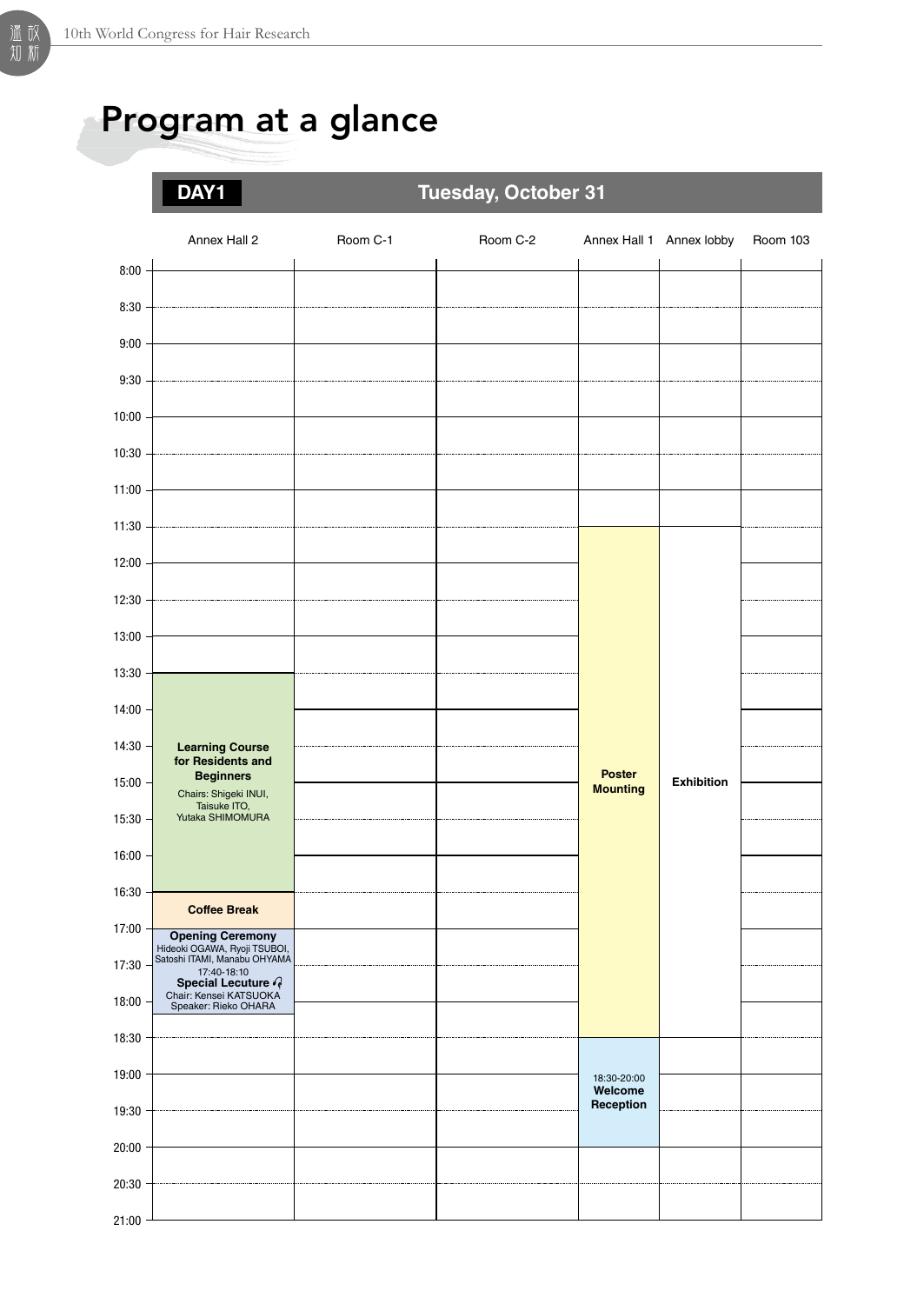r

| 74<br>۸۱.<br>n |
|----------------|
|----------------|

## **Wednesday, November 1**

|           | Annex Hall 2                                                            | Room C-1                                                                    | Room C-2                                                                         | Annex Hall 1 Annex lobby  |                   | Room 103                |
|-----------|-------------------------------------------------------------------------|-----------------------------------------------------------------------------|----------------------------------------------------------------------------------|---------------------------|-------------------|-------------------------|
| 8:00      |                                                                         |                                                                             |                                                                                  |                           |                   | $7:40-$<br><b>IFHRS</b> |
| 8:30      |                                                                         |                                                                             |                                                                                  |                           |                   | <b>Meeting</b>          |
| 9:00      |                                                                         |                                                                             |                                                                                  |                           |                   |                         |
| 9:30      | <b>Concurrent Session 1</b><br>"Stem Cells and<br>the Niche"            | <b>Concurrent Session 3</b><br>"Alopecia Areata<br>(Research)"              | <b>Concurrent Session 5</b><br>"Hair Transplantation<br>Visiting Old, Learn New" |                           |                   |                         |
| $10:00 -$ | Chairs:<br>Emi K. NISHIMURA,<br>Mayumi ITO,<br><b>George COTSARELIS</b> | Chairs:<br>Taisuke ITO,<br>Yuval RAMOT,<br><b>Bianca Maria PIRACCINI</b>    | Chairs:<br>Akio SATO,<br>Yoshinori ISHII,<br><b>Masahisa NAGAI</b>               |                           |                   |                         |
| 10:30     |                                                                         | <b>Coffee Break</b>                                                         |                                                                                  |                           |                   |                         |
| 11:00     | <b>Plenary Session 1</b><br>"Clinical"                                  |                                                                             |                                                                                  |                           |                   |                         |
| 11:30     | Chairs: Ryoji TSUBOI,<br>Maria HORDINSKY,<br>Abraham ZLOTOGORSKI        |                                                                             |                                                                                  |                           |                   |                         |
| $12:00 -$ | <b>EHRS</b><br><b>John Ebling Award</b>                                 |                                                                             |                                                                                  |                           |                   |                         |
| $12:30 -$ | <b>Luncheon Seminar 1</b><br>(Aderans) $Q$                              | <b>Luncheon Seminar 2</b><br>(Unilever)                                     | <b>Luncheon Seminar 2</b>                                                        |                           |                   |                         |
| $13:00 -$ | Chairs: Satoshi ITAMI,<br>Valerie RANDALL                               | Chair:<br>Luis A. GARZA                                                     | (Relay)                                                                          | <b>Posters</b>            |                   |                         |
| 13:30     | <b>Keynote Lecture 1</b>                                                |                                                                             |                                                                                  |                           | <b>Exhibition</b> |                         |
| $14:00 -$ | Chairs:<br>Hideoki OGAWA,<br>Won Soo LEE,<br>Rodney D. SINCLAIR         |                                                                             |                                                                                  |                           |                   |                         |
| 14:30     |                                                                         | <b>Concurrent Session 4</b>                                                 |                                                                                  |                           |                   |                         |
| $15:00 -$ | <b>Concurrent Session 2</b><br>"Androgenetic Alopecia"                  | "Hair Follicle<br>Morphology and                                            | <b>Concurrent Session 6</b><br>"Hair Transplantation"                            |                           |                   |                         |
| $15:30 -$ | Chairs:<br>Shigeki INUI,<br>Gwang Seong CHOI,<br>Annika VOGT            | Cosmetology"<br>Chairs: Jiro KISHIMOTO,<br>Ohsang KWON,<br>Leslie JONES     | Chairs:<br>Kuniyoshi YAGYU,<br>Andrea MARLIANI,<br>Piero TESAURO                 |                           |                   |                         |
| 16:00     |                                                                         |                                                                             | Chairs:<br>Kenneth WASHENIK,                                                     |                           |                   |                         |
| 16:30     | <b>Afternoon Seminar</b><br>(MSD)                                       | <b>Sponsored Seminar</b><br>(Aderans / Artnature)<br>"Wig Service in Japan" | Robert LEONARD, Jr.                                                              |                           |                   |                         |
| 17:00     | Chair: Taisuke ITO                                                      | Chairs: Shigeki INUI,<br>Yutaka NARISAWA                                    |                                                                                  |                           |                   |                         |
| 17:30     |                                                                         |                                                                             |                                                                                  | Free<br><b>Discussion</b> |                   |                         |
| 18:00     |                                                                         |                                                                             |                                                                                  | (Odd)                     |                   |                         |
| 18:30     |                                                                         |                                                                             |                                                                                  |                           |                   |                         |
| 19:00     |                                                                         |                                                                             |                                                                                  |                           |                   |                         |
| 19:30     |                                                                         |                                                                             |                                                                                  |                           |                   |                         |
| 20:00     |                                                                         |                                                                             |                                                                                  |                           |                   |                         |
| 20:30     |                                                                         |                                                                             |                                                                                  |                           |                   |                         |
| 21:00     |                                                                         |                                                                             |                                                                                  |                           |                   |                         |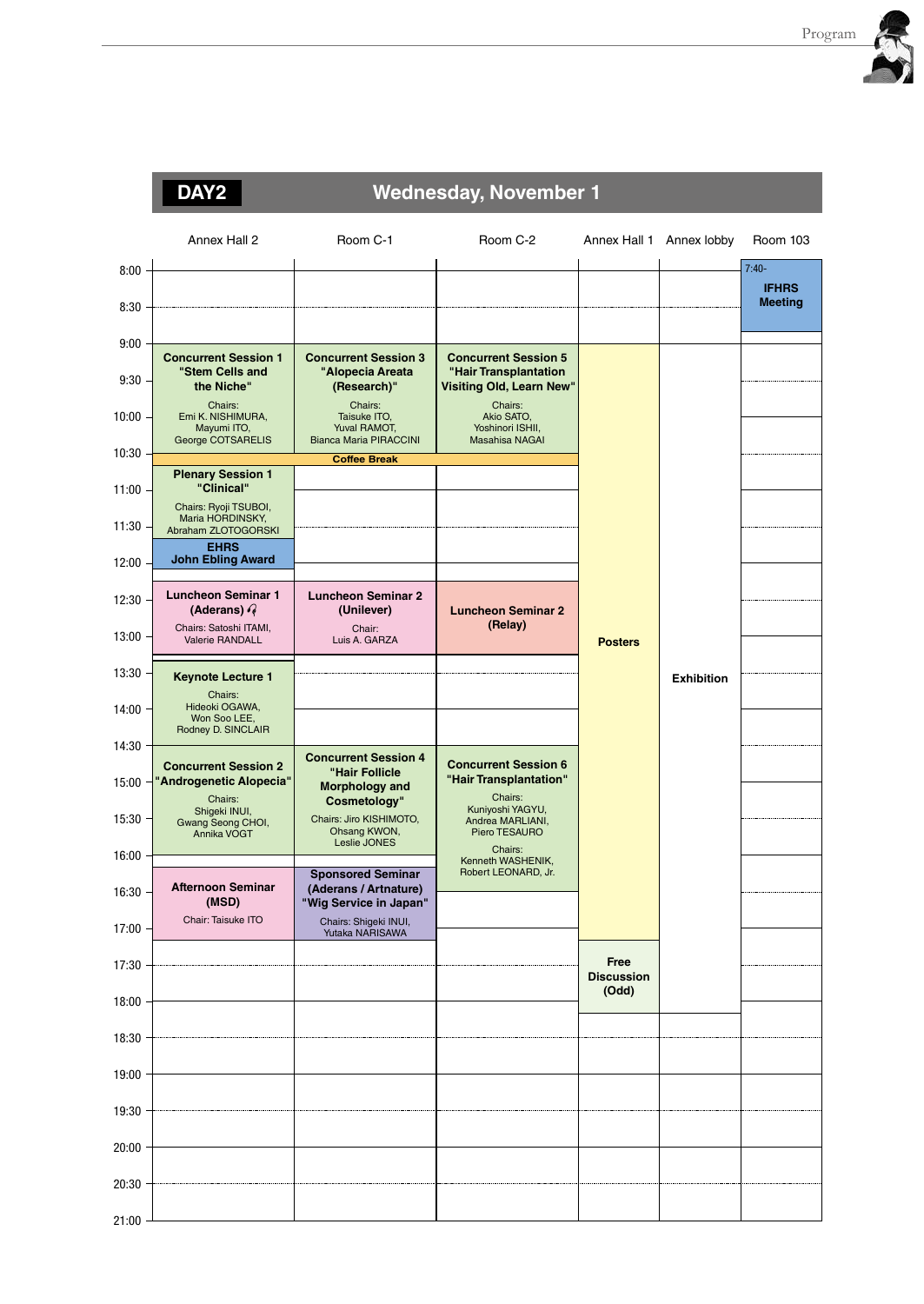|          |                                                                      | <b>Thursday, November 2</b>                                                                  |                                                                |                           |                   |                        |
|----------|----------------------------------------------------------------------|----------------------------------------------------------------------------------------------|----------------------------------------------------------------|---------------------------|-------------------|------------------------|
|          | Annex Hall 2                                                         | Room C-1                                                                                     | Room C-2                                                       | Annex Hall 1              | Annex lobby       | <b>Room 103</b>        |
| 8:00     | <b>Morning Seminar 1</b><br>(P&G)                                    |                                                                                              |                                                                |                           |                   |                        |
| $8:30 -$ | Chairs: John GRAY,<br>Jeni THOMAS                                    |                                                                                              |                                                                |                           |                   |                        |
| 9:00     | <b>Concurrent Session 7</b>                                          | <b>Concurrent Session 9</b>                                                                  | <b>Concurrent Session 12</b>                                   |                           |                   |                        |
| 9:30     | "Scarring Alopecia"<br>Chairs:                                       | "Stem Cell and Tissue<br>Engineering"                                                        | "Hair Diseases.<br><b>Endocrinology and</b><br>Metabolism"     |                           |                   |                        |
| 10:00    | Kazutoshi HARADA,<br>Andrew MESSENGER,<br><b>Jerry SHAPIRO</b>       | Chairs:<br>Yasuvuki AMOH.<br>Robert M. HOFFMAN,<br>Shigaku IKEDA                             | Chairs:<br>Motonobu NAKAMURA,<br>Ralf PAUS,<br>Leona YIP       |                           |                   |                        |
| 10:30    |                                                                      | <b>Coffee Break</b>                                                                          |                                                                |                           |                   |                        |
| 11:00    | Keynote Lecture 2<br>Chairs: Wilma F. BERGFELD,                      |                                                                                              |                                                                |                           |                   |                        |
| 11:30    | Jianzhong ZHANG                                                      |                                                                                              |                                                                |                           |                   |                        |
| 12:00    | <b>Luncheon Seminar 3</b><br>(Shiseido)                              | <b>Luncheon Seminar 4</b><br>(Taisho Pharmaceutical/<br><b>Taisho Toyama Pharmaceutical)</b> |                                                                |                           |                   |                        |
| 12:30    | Chairs: Jiro KISHIMOTO,<br>Shiro NIIYAMA                             | Chairs: Seiji ARASE,<br>Xingqi ZHANG                                                         |                                                                |                           |                   |                        |
| 13:00    | <b>Plenary Session 2</b><br>"Research"                               |                                                                                              |                                                                |                           |                   |                        |
| 13:30    | Chairs: Satoshi ITAMI,<br>George COTSARELIS,<br>Ulrike BLUME-PAYTAVI |                                                                                              |                                                                | <b>Posters</b>            | <b>Exhibition</b> |                        |
| 14:00    |                                                                      | <b>Concurrent Session 10</b>                                                                 | <b>Concurrent Session 13</b>                                   |                           |                   |                        |
| 14:30    | <b>Concurrent Session 8</b><br>"Hair Anti-Aging"<br>Chairs:          | "Diagnostic Techniques:<br><b>Trichoscopy and Beyond"</b>                                    | "Hair and Regenerative<br>Medicine"                            |                           |                   |                        |
| 15:00    | Sotaro KURATA,<br>Ralph M. TRÜEB,<br>Won Soo LEE                     | Chairs:<br>Manabu OHYAMA,<br>Chang-Hun HUH,<br>Antonella TOSTI                               | Chairs:<br>Kotaro YOSHIMURA,<br>Sung-Jan LIN,<br>Luis A. GARZA |                           |                   |                        |
| 15:30    |                                                                      | <b>Coffee Break</b>                                                                          |                                                                |                           |                   |                        |
| 16:00    | <b>Concurrent Session 11</b><br>"New Horizon of Hair                 | <b>Frontiers from</b><br>the World                                                           | <b>Concurrent Session 14</b><br>"Alopecia Areata"              |                           |                   |                        |
| 16:30    | <b>Disease Management</b><br>and Research"                           | <b>Selected Presentations</b><br>from Each Society                                           | (Clinical)<br>Chairs:<br>Norimitsu SAITO,                      |                           |                   |                        |
| 17:00    | Chairs : Sotaro KURATA,<br>Kenneth WASHENIK,<br>Yuliya OVCHARENKO    | Chairs: Weixin FAN,<br>Ramon GRIMALT,<br>Daniel ASZ-SIGALL.<br>Juan FERRANDO                 | Amos GILHAR,<br>Woo Young SIM                                  |                           |                   |                        |
| 17:30    |                                                                      |                                                                                              |                                                                |                           |                   | <b>KHRS</b>            |
| 18:00    |                                                                      |                                                                                              |                                                                | Free<br><b>Discussion</b> |                   | <b>General Meeting</b> |
| 18:30    |                                                                      |                                                                                              |                                                                | (Even)                    |                   |                        |
| 19:00    |                                                                      |                                                                                              |                                                                |                           |                   |                        |
| 19:30    |                                                                      | <b>Gala Dinner</b>                                                                           |                                                                |                           |                   |                        |
| 20:00    | Grand Prince Hotel Kyoto, B2F Prince Hall<br>19:00-21:00             |                                                                                              |                                                                |                           |                   |                        |
| 20:30    |                                                                      |                                                                                              |                                                                |                           |                   |                        |
| 21:00    |                                                                      |                                                                                              |                                                                |                           |                   |                        |